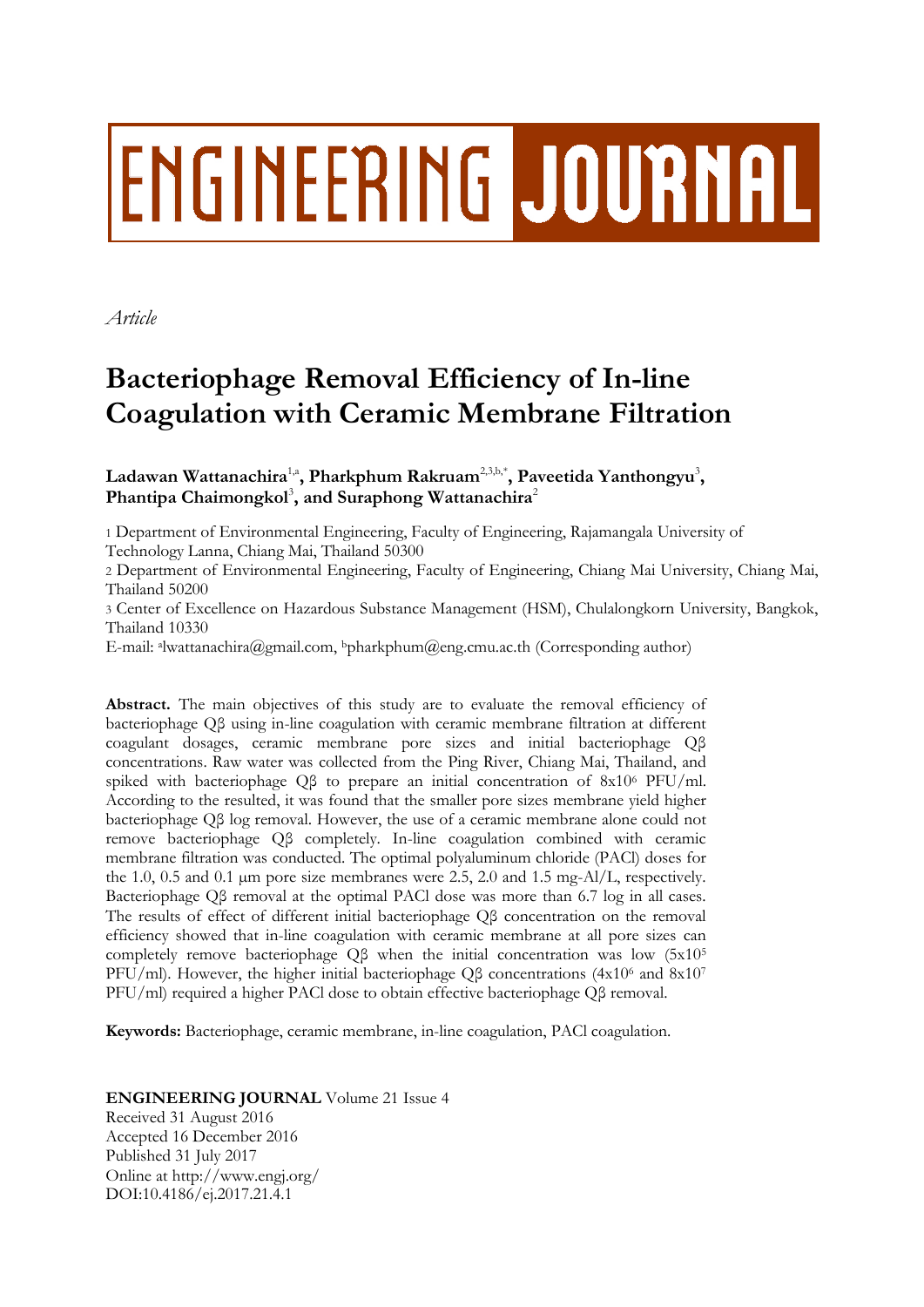# **1. Introduction**

Human enteric viruses have been recognized as major causes of waterborne out-break which have been reported worldwide in both developed and developing countries [1, 2]. Human virus analysis requires advanced technologies and specialists. The F-specific RNA bacteriophage is an enterobacteriaceae virus of the Leviviridae family that is physically and genomically analogous to human enteric viral pathogens found in sewage. It is abundant in sewage and easy to enumerate using standardized ISO methods (ISO10705-1), making them a good prospective indicator of viral contamination in a marine environment. It has been proposed as indicators of viral contamination in the environment and used to model the behavior of human pathogen enteric viruses. F-specific RNA bacteriophage Qβ (diameter 0.023 μm, pI 5.3) has been used extensively as a surrogate virus for waterborne viruses because of its morphological and structural resemblance to human enteric viruses, which need to be removed during the treatment of drinking water [3-7]. In addition, its survival characteristics in aquatic environments are similar to those of human enteric viruses. The average concentrations of F-specific RNA bacteriophage that commonly found in wastewater are ranging from 1 to 5 log10 plaque-forming units (PFU)/ml [8-10] and 1 to 3 log10 PFU/ml in river water [9, 11-12]

The one of the most important factor for human survival is access to the high quality of potable water [13]. Membrane filtration is the promising technology which has been used extensively all over the world for potable water production and wastewater treatment. The installation of microfiltration (MF) and ultrafiltration (UF) facilities has increased considerably over the past decade [14]. MF and UF are considered capable processes for providing better drinking water quality. The solid-liquid separation process in water treatment using ceramic membranes has garnered greater interest over the last decade [15]due to its several advantages such as its strength, resistance to acidity, thermal superiority, chemical stability and low environmental impact [16]. The membranes are used to remove particulate matter such as inorganic particles as well as microorganisms including bacteria and virus. Nevertheless, MF devices whose pore sizes are not small enough to reject smaller particles as viruses, causing health concerns [4].

The addition of a coagulant before ceramic membrane filtration is one of the possible pretreatment processes to increase treated water quality. It has been reported that some microorganisms have a tendency to be adsorbed onto the coagulated floc particles, which are retained by ceramic membranes. In-line coagulation is an application applied to small membrane systems. It is referred to the use of coagulation before membrane filtration without a sedimentation step [17, 18] and can enhance microorganism removal onto the membrane surface.

Thus, the objective of this study is to investigating the bacteriophage Qβ removal efficiency of in-line PACl coagulation with ceramic membrane filtration along with the effects of the initial bacteriophage Qβ concentration and PACl dosage.

# **2. Materials and Methods**

# **2.1. Raw Water**

Raw water was collected from the Ping River in Chiang Mai, Thailand, in December during the winter season. It contained a turbidity about 40-80 NTU. Raw water was transported in polyethylene tanks and stored in a refrigerator at 4°C before analysis. pH of the raw water was directly measured by a Model F-21 Horibra pH-meter. A HACH Turbidity meter Model 2100 was used to measure the turbidity of the raw water in nephelometric turbidity units (NTU). The parameters were analyzed in triplicate.

#### **2.2. In-line Coagulation Combined with Ceramic Membrane Filtration**

The ceramic membrane modules used in this study of nominal pore sizes of 1.0  $\mu$ m, 0.5  $\mu$ m and 0.1  $\mu$ m were provided by Metawater Co., Ltd., Japan. The ceramic membrane modules, which were installed in a stainless steel vessel vertically, were operated in dead-end mode. The purged pressure was controlled by adjusting the nitrogen gas pressure regulator. Raw water was spiked with bacteriophage Qβ and mixed by using jar test apparatus at a mixing speed of 150 r/min for 60 second to prepare an initial concentration of 8.00x10<sup>6</sup> PFU/ml. The spiked-bacteriophage Qβ raw water was poured into a pressurized tank. Polyaluminum chloride (PACl) was used as the coagulant for in-line coagulation combined with ceramic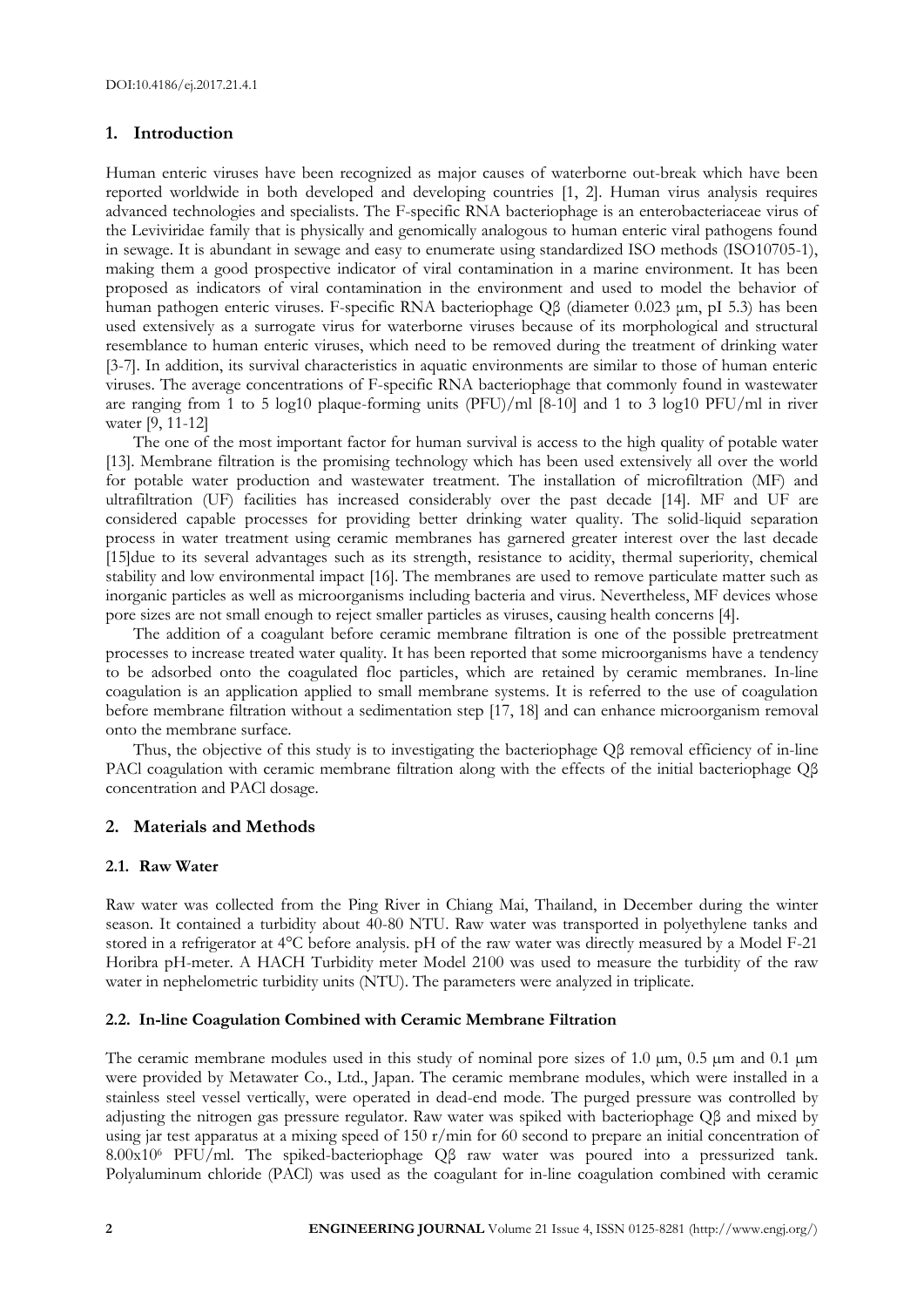membrane filtration experiment. PACl dosage of 1.5, 2.0, 2.5 and 3.0 mg-Al/L were added to the spikedbacteriophage Qβ raw water and immediately mixed. After that, the coagulated water in the pressurized tank was allowed to flow through an 8-meter-nylon tube prior flowing to the bottom end of the ceramic membrane module. The feeding control was regulated by nitrogen gas at a controlled pressure of 0.2 MPa as shown in Fig. 1. The spiked- bacteriophage Qβ raw water and permeate water were collected to evaluate the bacteriophage Qβ removal efficiencies.



Fig. 1. Schematic diagram of in-line coagulation combined with a ceramic membrane.

### **2.3. F-specific RNA Bacteriophage Qβ and Bacterial Host Preparation**

The F-specific RNA bacteriophage Qβ was used as a spiked model virus. Bacteriophage Qβ was analyzed by an overlay plaque assay using Salmonella typhimurium WG 49 as the host strain. A WG49 host strain working culture was prepared by using the pour plate technique that uses MacConkey agar as the medium. The culture plates were incubated overnight at 37°C. Then it was kept in the refrigerator at 4°C for 3 weeks. Inoculums cultures were prepared by picking up 3-6 colonies with agar from the working culture plate and adding them into the 10 ml of the Tryptone-yeast extract-glucose-broth (TYGB). The culture was incubated with shaking for 24 hours at 37°C. About 10 ml of the inoculum culture could be used with 500 ml of the tryptone-yeast extract-glucose agar (TYGA). The concentration of the microbe was reported as PFU/ml. In addition, E. coli K12 A/ $\lambda$  (F+) was used as the host strain for an enumeration of the F-specific RNA bacteriophage. The procedure for enumerating E. coli K12  $A/\lambda$  (F+) is described the same as above. bacteriophage Qβ stock solution at a concentration of about 10<sup>8</sup> PFU/ml was sub-cultured in the LB broth feed with E. coli K12  $A/\lambda$  (F+) every 2 weeks.

#### **2.4. Overlay Plaque Essay**

The procedures used were in accordance with the standardized protocol (ISO, 1997). The WG49 host strain was incubated in TYGB for 18±2 h at 37°C with shaking at 150 rpm. About 1 milliliter of the dilution sample and 1 milliliter of the exponentially growing WG 49 host culture were added to molten Semi-solid TYGA. This was mixed and poured into a petri dish. When higher bacterial background flora may have interfered with the growth of the host and replication of phages, nalidixic acid and kanamycin was added to suppress contaminant growth. The overlays were incubated over-night at 37°C. The bacteriophage Qβ concentrations reported in the plaque forming unit (PFU) were average from the triple plate count that illustrated a standard deviation of less than 30%. The detection limit of the plaque assay, which corresponds to the smallest amount of phages that could be detected, was 1 PFU/ml.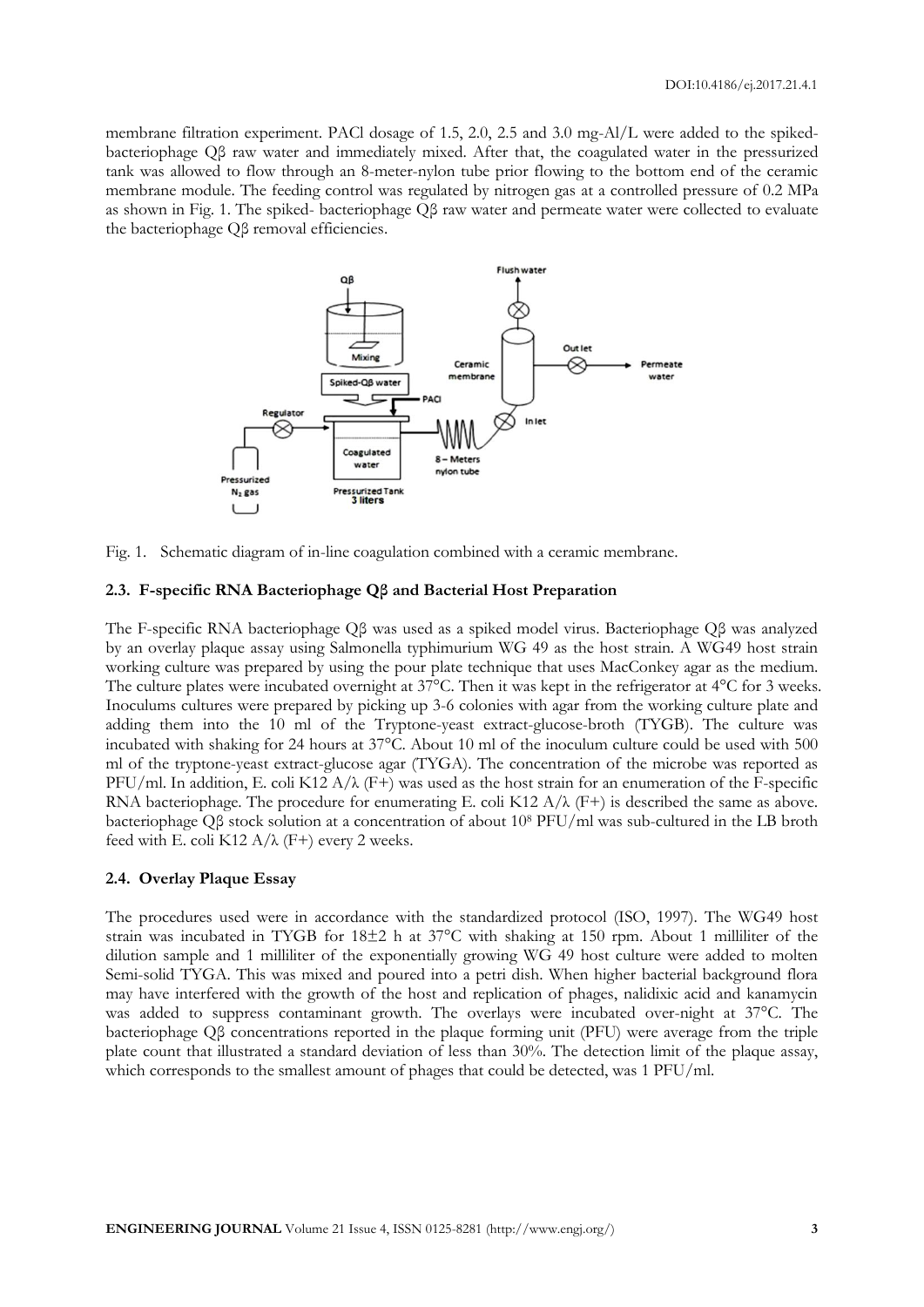#### **3. Results and Discussion**

#### **3.1. Raw Water Characteristics**

The characteristics of the raw water from the Ping River were analyzed. The average pH and alkalinity values of the Ping River water were 7.69 and 108.87 mg/l CaCO3, respectively. It can be noticed that the pH of the raw water was nearly neutral. In order to prevent pH drops during the coagulation/flocculation process, conventional water coagulation uses alum (aluminum sulfate) as the coagulant was generally required the additional alkalinity in case of low alkalinity raw water. PACl are synthetic polymers dissolved in water that react to form insoluble aluminium poly-hydroxides. PACl solutions are not as acidic as alum. Therefore, PACl was induced as the coagulant without pH adjustments in this study. The turbidity of the raw water was 41.77 NTU, which is considered low. This is because the raw water in this study was collected in the winter.

The concentration of bacteriophage Qβ in the raw water samples was observed to be under the detection limit. As a result, it was necessary to apply a larger water sample volume in the plaque assay and/or apply the virus concentration method in order to increase the bacteriophage Qβ concentration in the water samples prior to the plaque assay. Thus, bacteriophage Qβ was spiked in all experiments according to the recommendation of U.S. Environmental Protection Agency, regarding the control of the quality of treated surface water by membrane filtration. The virus feed concentration has to be sufficiently high to allow the demonstration of up to 6.5 log removal when the surrogate is removed to the detection limit.

#### **3.2. Removal of Bacteriophage Qβ by In-line Coagulation with Ceramic Membrane**

The efficiency of the bacteriophage Qβ removal process can be expressed by the log removal, which is defined as log Ci/Cf, where Ci and Cf represent the bacteriophage initial concentration and the bacteriophage in the filtrate water, respectively. Figure 2 illustrates the log removal of bacteriophage Qβ by the ceramic membrane with and without PACl coagulation.



Fig. 2. The log removal of bacteriophage Qβ by the ceramic membrane with and w/o coagulation.

In this study, raw water was spiked with bacteriophage Qβ at 8.00x106 PFU/ml. The effect of the pore size of the ceramic microfiltration membrane on bacteriophage Qβ removal was studied. The results show that the bacteriophage Qβ concentrations were reduced from 8.00x10<sup>6</sup> PFU/ml in the spiked raw water to 1.78x10<sup>6</sup> PFU/ml, 1.18x10<sup>6</sup> PFU/ml and 9.33x10<sup>5</sup> PFU/ml by ceramic membrane with pore sizes of 1.0 μm, 0.5 and 0.1μm, respectively. The log removal of the three pore sizes of ceramic membranes without PACl coagulants were lower than 1.

Since the diameter of the bacteriophage Qβ (0.023 μm) was smaller than the ceramic membrane pore sizes [19], a bacteriophage Qβ removal of lower than 1 log removal was observed in a previous study.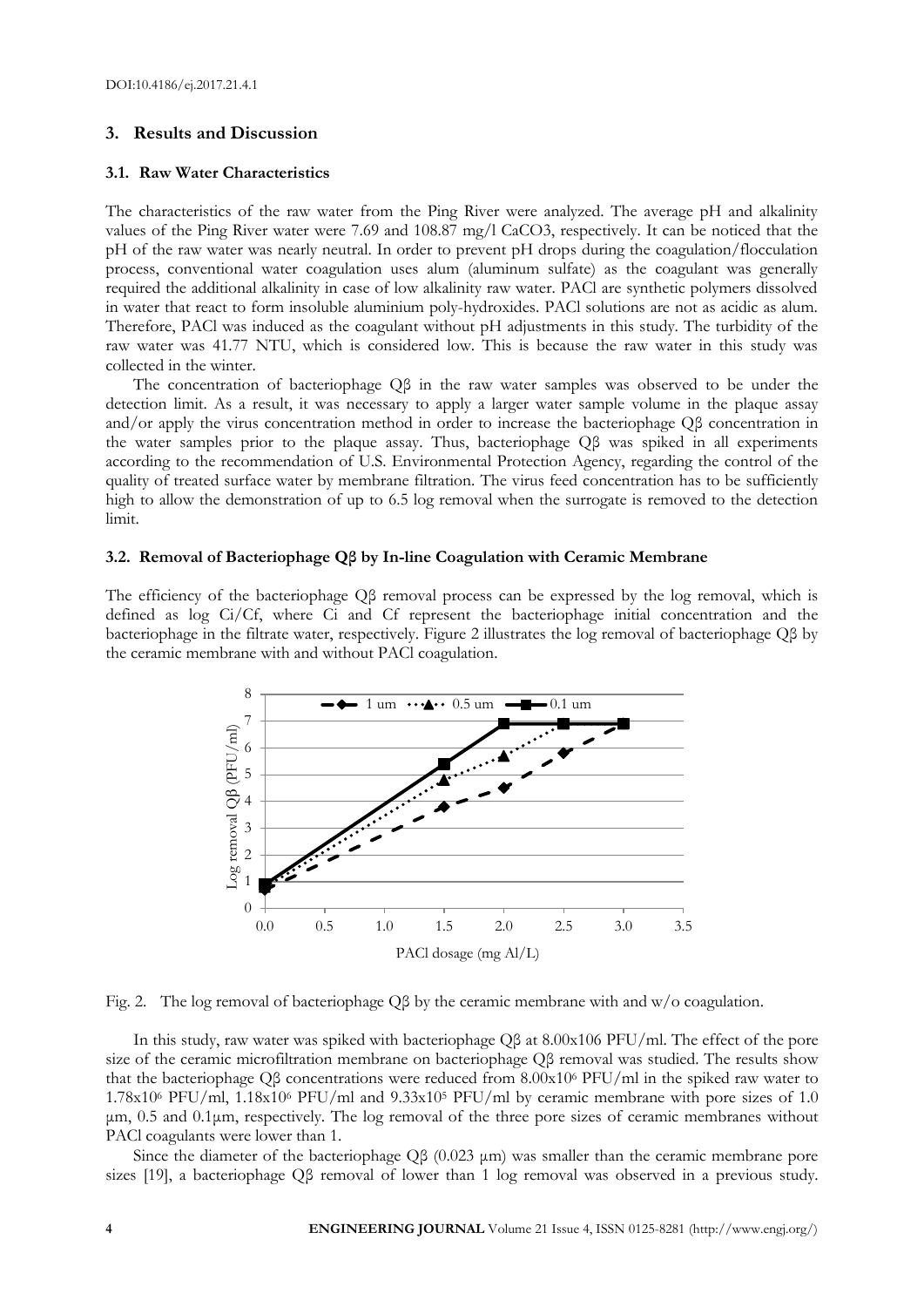According to several studies, ceramic membrane cannot be expected to be an effective barrier for virus sized particles based on their nominal pore sizes. Two mechanisms, however, are recognized: (a) removal by the filtration effect of the fouling layer on the membrane surface, and (b) the aggregation of virus particles into larger particles and thus improved rejection [20].

In order to enhance the efficiency of bacteriophage Qβ removal, the in-line coagulation with ceramic membrane filtration was conducted. The results of in-line coagulation at PACl dosages 1.5, 2.0, 3.5 and 3.0 mg-Al/L with the 1.0 μm pore-sized ceramic membrane show that it can remove bacteriophage Qβ at an initial concentration of 8.00x10<sup>6</sup> PFU/ml to 1.23x10<sup>3</sup>, 2.56x10<sup>2</sup>, 1.20x10<sup>1</sup> and 1.00x10<sup>0</sup> PFU/ml, respectively. Similarly, in-line coagulation with the 0.5 μm pore-sized ceramic membranes could remove bacteriophage Qβ from an initial concentration of 8.00x10<sup>6</sup> PFU/ml to 1.16x10<sup>2</sup>, 1.60x10<sup>1</sup>, 1.00x10<sup>0</sup> and 1.00x10<sup>0</sup> PFU/ml, respectively. Meanwhile, the 0.1 μm pore sized ceramic membrane showed that it could remove bacteriophage Qβ from an initial concentration of 8.00x10<sup>6</sup> PFU/ml to 3.20x10<sup>1</sup>, 1.00x10<sup>0</sup>, 1.00x10<sup>0</sup> and 1.00x10<sup>0</sup> PFU/ml, respectively.

The resulted shows that the addition of the PACl coagulant could enhance the removal of bacteriophage Qβ. From the log removal results in Fig. 2, it can be seen that increasing the PACl dosage can enhance the log removal of bacteriophage Qβ to the highest log removal as 6.9. The results show that the removal of the bacteriophage Qβ concentration increased from 0.7 log removal by the 1.0 μm poresized ceramic microfiltration membrane to 3.8, 4.5, 5.8 and 6.9 log removal at the PACl dosages of 1.5, 2.0, 2.5 and 3.0 mg-Al/L, respectively. Similarly, the removal of the bacteriophage Qβ concentration by the 0.5 μm pore-sized ceramic microfiltration membrane also increased from 0.8 to 4.8, 5.7, 6.9 and 6.9 log removal at the PACl dosages of 1.5, 2.0, 2.5 and 3.0 mg-Al/L, respectively. The smallest pore size (0.1 μm) presented the highest log removal. The log removal increased from 0.9 to 5.4, 6.9, 6.9 and 6.9 at the PACl dosages of 1.5, 2.0, 2.5 and 3.0 mg-Al/L, respectively. High bacteriophage Qβ log removal was obtained from smallest pore size membrane even at the low PACl dosage.

The ceramic membrane microfiltration at all pore sizes with the lowest PACl dose (1.5 mg-Al/L) could not reduce bacteriophage Qβ completely. Bacteriophage Qβ weakly absorbed to aggregates and passed through the membrane. The ceramic membrane with a pore size of 0.1 μm achieved a log removal of 6.9 with a PACl dose of 2.0 mg-Al/L. Meanwhile, the ceramic membrane with a pore size of 1.0 μm showed lower performances (4.5 log). These results corresponded to those of [4] which reported that the coagulant dosage strongly affected virus removal with the coagulation-MF hybrid system: the larger the coagulant dose, the greater the proportion of virus was removed.

From a review of literature, removal mechanisms for enteric viruses by membrane filtration have taken into account size exclusion, the electrostatic repulsion between a charged membrane and a charged virus, and the adsorption of viruses to the membrane material. It can be described that PACl coagulation with a ceramic membrane might contribute to bacteriophage Qβ removal by adsorption or attraction on suspended PACl with enough adsorption potential. Bacteriophage Qβ capture in the PACl cake layer and are clogging in the constricted membrane pore, including membrane physical sieving. In addition, clay particles naturally contain a negative charge, when the amino acid-RNA composition of bacteriophage Qβ is also negatively charged due to the pH of the surface water (pH 7-8) [21]. Therefore, bacteriophage Qβ could not be absorbed with clay particles without a coagulant. PACl could reduce the negative charge of the amino acid so that it could reach its isoelectric point (no charge amino acid). Then the amino acid-RNA composition could become non-charged and adsorbed onto negatively charged clay particles to form larger aggregates.

Coagulation effectively aggregated bacteriophage Qβ to form larger sized aggregates and also increased the coagulation time. Therefore, the aggregated bacteriophage Qβ was large enough to be retained on the ceramic membrane surface. Thus, coagulation at the PACl doses of 3.0 mg-Al/L, 2.5 mg-Al/L and 2.0 mg-Al/L combined with ceramic membrane microfiltration offered the best conditions for bacteriophage Qβ reduction with the three membranes (1.0 μm, 0.5 μm, and 0.1 μm) when the initial concentration of bacteriophage Qβ was 8.00x10<sup>6</sup> PFU/ml.

# **3.3. Removal of Bacteriophage Qβ with Different an Initial Concentration by In-line Coagulation with Ceramic Membrane Microfiltration**

This part investigates the effect of different an initial concentrations of bacteriophage Qβ in the feed water on the bacteriophage Q $\beta$  removal. The different initial concentrations were varied at 5.00x10<sup>5</sup> PFU/ml, 4.00x10<sup>6</sup> PFU/ml and 8.00x10<sup>7</sup> PFU/ml. Three pore sizes of ceramic membranes (1.0 μm, 0.5 μm and 1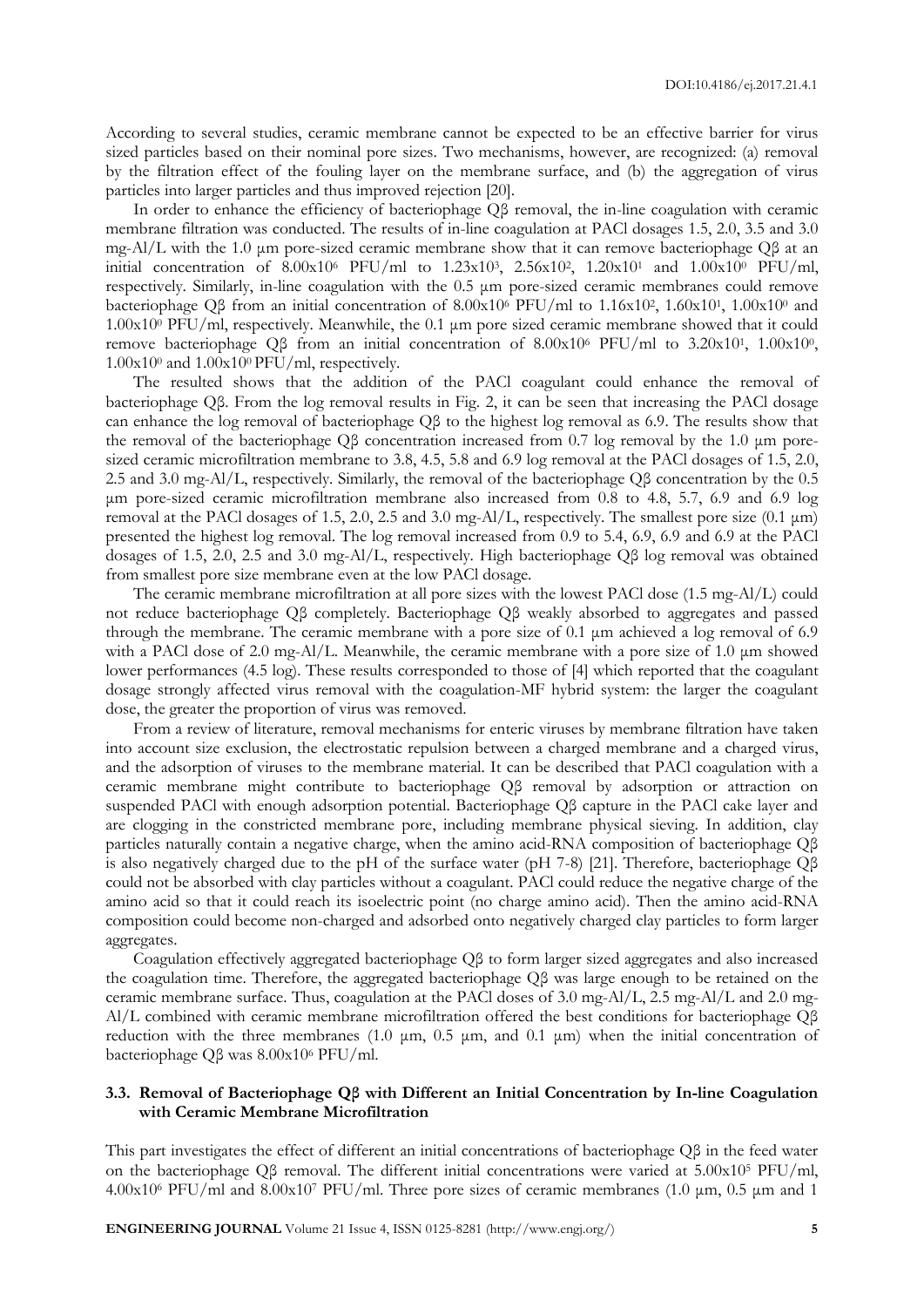μm) were used and the PACl concentrations were varied at 1.5, 2.0, 2.5 and 3.0 mg-Al/L. The results of the bacteriophage Qβ reduction at different an initial bacteriophage Qβ concentrations are shown in Fig. 3.



(C) initial bacteriophage Qβ concentration of 8.00x10<sup>7</sup> PFU/ml

Fig. 3 The log removal of bacteriophage Qβ by in-line coagulation with ceramic membrane filtration at different an initial bacteriophage Qβ concentrations.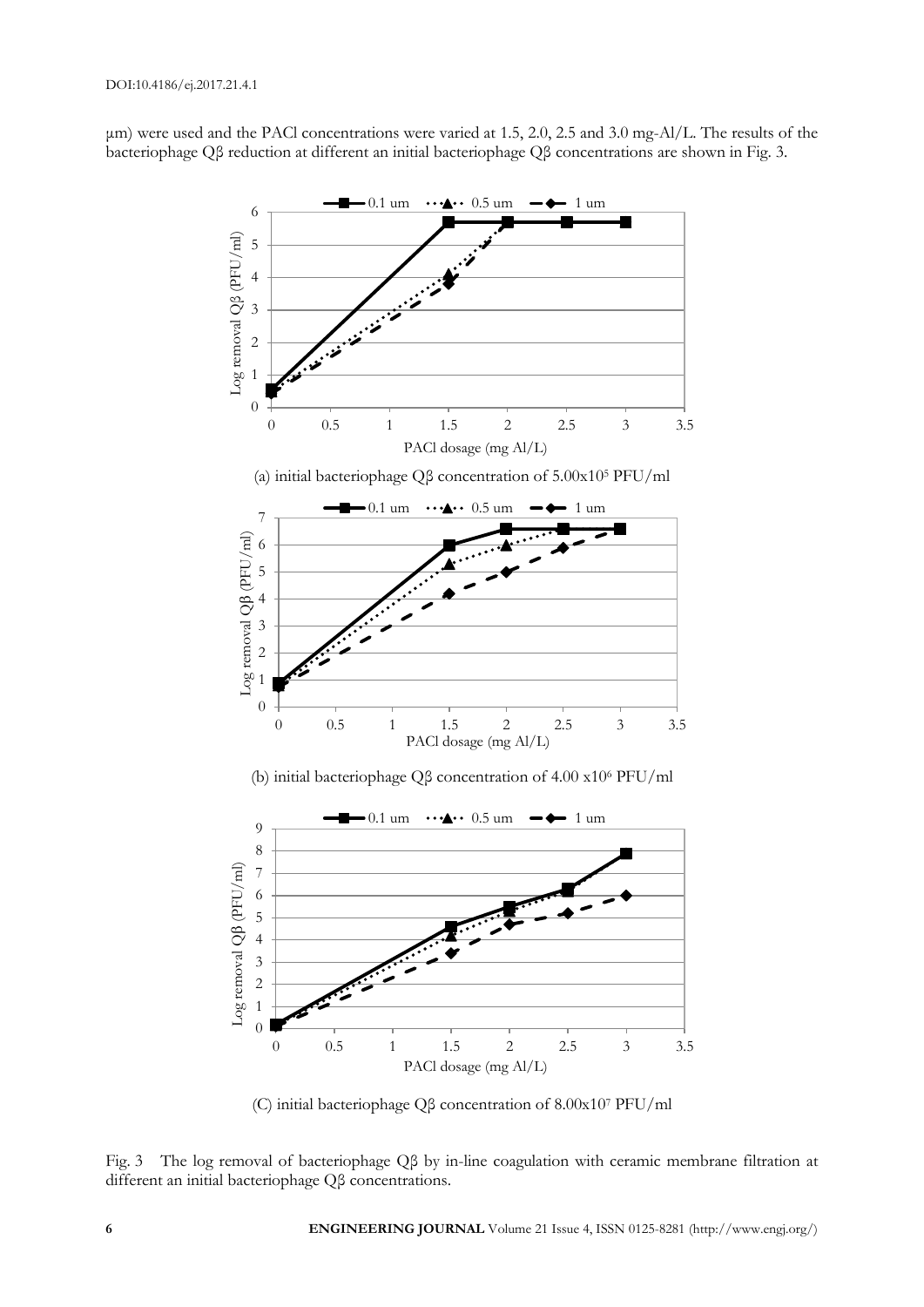The results from Fig. 3 show that the bacteriophage  $\overline{Q\beta}$  in the spiked raw water at 5.00x10<sup>5</sup> PFU/mL was completely retain by the 0.1 μm ceramic membrane at all PACl dosages. It also achieved the highest log removal efficiency (5.7 log). On the other hand, bacteriophage Qβ remained present in the filtrate of the larger pore-sized ceramic membranes at the lowest PACl dose (1.5 mg-Al/L). To remove all bacteriophage Qβ in the spiked raw water, the 0.5 μm and 1.0 μm pore-sized ceramic membranes required a PACl dosage of 2.0 mg-Al/L. However, when the initial Qβ concentrationwas increased to 4.00x10<sup>6</sup> PFU/mL, the ceramic membrane pore size 0.1 μm with low PACl dose (1.5 mg-Al/L) cannot remove bacteriophage Qβ completely. The combination of the 0.1 μm pore-sized ceramic membrane with 2.0 mg-Al/L allowed for the highest log removal (6.6 log), which was similar when the higher PACl doses (2.5 and 3 mg-Al/L) were employed. On the other hand, the ceramic membranes with larger pores (0.5 μm and 1.0 μm) required more PACl to totally remove the bacteriophage Qβ. The most effective PACl dose for removing bacteriophage Qβ completely with the 0.5 μm and 1.0 μm pore-sized membranes were 2.5 and 3.0 mg-Al/L, respectively.

For the highest initial bacteriophage Qβ concentration at 8.00x10<sup>7</sup> PFU/mL, the obtained results showed that the highest log removal (7.9 log) was observed by the highest coagulation (3.0 mg-Al/L) combined with 0.5 and 0.1 μm pore-sized ceramic membrane. On the other hand, a log removal (4.6 log) was achieved by coagulation with the 0.1 μm pore-size ceramic membrane at the low PACl dose (1.5 mg-Al/L). This indicated that the growth of aggregates was not sufficiently large enough to remove bacteriophage Qβ with low PACl doses with all the evaluated ceramic membranes. The high initial bacteriophage Qβ concentration required a higher PACl dosage to improve aggregation and its removal efficiency. Increasing the coagulant dosage could make the aggregates adequately large enough to be rejected by the ceramic membrane. Incidentally, the performance of the 1.0 μm pore-sized ceramic membrane was lower than those of the smaller pore sizes as bacteriophage Qβ was not retained by ceramic membrane microfiltration. The highest PACl dosage in this study was not able to sufficiently form large enough aggregates of bacteriophage Qβ that could be rejected by ceramic membrane microfiltration. A higher PACl dosage was required to remove bacteriophage Qβ in the spiked raw water completely.

Increasing the initial bacteriophage Qβ concentration affected the removal of the bacteriophage Qβ concentration by ceramic membrane microfiltration. The highest log removal was different following the initial bacteriophage Qβ concentration. Increasing the concentration of bacteriophage Qβ in the raw water from 10<sup>5</sup> to 10<sup>7</sup> PFU/ml affected a more than 1 log drop in removal using coagulation with ceramic membrane microfiltration. The most effective PACl dosage from a previous study did not suitably remove the concentration of bacteriophage Qβ. These results relate to those of [22] who noticed that increasing the concentration of bacteriophage in the feed solution from 10<sup>6</sup> to 10<sup>9</sup> PFU/ml caused more than a 1 log drop in removal using ultrafiltration. Thus, the bacteriophage Qβ in the feed water can have an effect on the removal of bacteriophage Qβ of ceramic membrane microfiltration with in-line coagulation.

#### **4. Conclusion**

Based on the obtained results from this study on bacteriophage Qβ removal by in-line PACl coagulation with ceramic membrane filtration, it can be concluded that ceramic membranes with pore sizes larger than 0.1 μm cannot act as a physical barrier to bacteriophage Qβ. Thus, ceramic membrane microfiltration alone cannot remove this virus in water. PACl coagulations have a strong effect on bacteriophage Qβ removal. The most effective PACl dosages with ceramic membranes with 0.1, 0.5 and 1.0 μm pore sizes for bacteriophage Qβ (8.00x10<sup>6</sup> PFU/mL) removal were 2.0, 2.5 and 3.0 mg-Al/L, respectively. When an initial bacteriophage Qβ concentration was 5.00x10<sup>5</sup> PFU/ml, in-line coagulation with ceramic membrane filtration can retained all bacteriophage Qβ from raw water. However, the removal efficiency were decreased with the increasing of an initial bacteriophage Qβ to 4.00 x10<sup>6</sup> and 8.00x10<sup>7</sup> , respectively. The higher initial bacteriophage Qβ required a larger PACl dosage to improve aggregation and the removal efficiency when the larger pore-sized membrane was utilized.

#### **Acknowledgements**

This research was financially supported by the Center of Excellence on Hazardous Substance Management (HSM), Chulalongkorn University.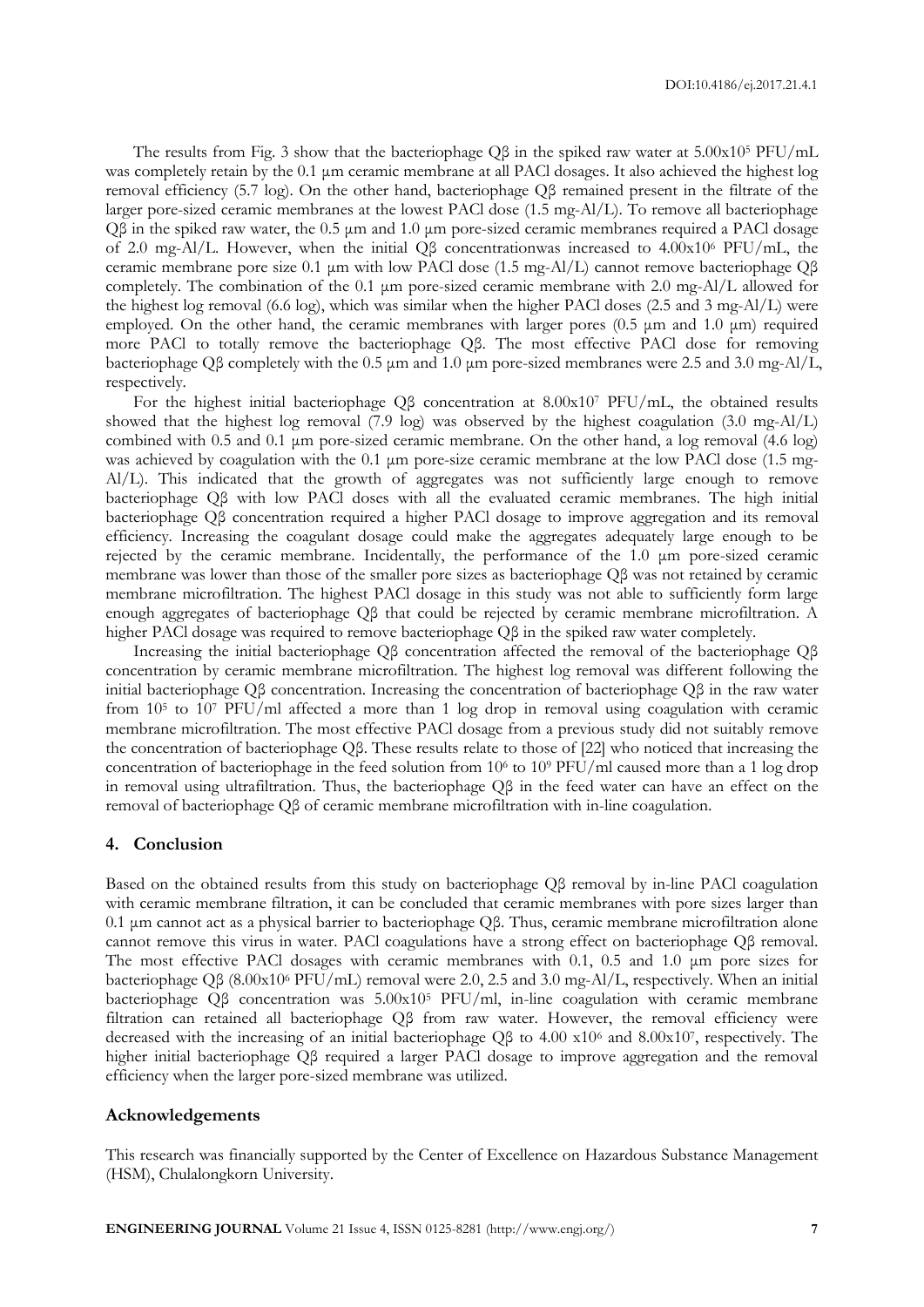## **References**

- [1] D. Boccia, A. E. Tozzi, B. Cotter, C. Rizzo, T. Russo, G. Buttinelli, A. Caprioli, M. L. Marziano, and F. M. Ruggeri, "Waterborne outbreak of Norwalk-like virus gastroenteritis at a tourist resort, Italy," *Emerging Infectious Diseases journal*, vol. 8, no. 6, pp. 563–568, 2002.
- [2] K. Hoebe, E. Jansen, and B. Beutler, "The interface between innate and adaptive immunity," *Nature Immunology*, vol. 5, pp. 971-974, 2004.
- [3] Y. Matsui, T. Matsushita, T. Inoue, M. Yamamoto, Y. Hayashi, H. Yonekawa, and Y. Tsutsumi, "Virus removal by ceramic membrane microfiltration with coagulation pretreatment," *Water Science Technology: Water Supply*, vol. 3, no. 5, pp. 93-99, 2003.
- [4] T. Matsushita, Y. Matsui, and N. Shirasaki, "Effect of membrane pore size, coagulation time, and coagulant dose on virus removal by a coagulation ceramic microfiltration hybrid system," *Desalination*, vol. 178, pp. 21-26, 2005.
- [5] M. Otaki, K. Yano, and S. Ohgaki, "Virus removal in a membrane separation process," *Water Science and Technology,* vol. 37, no. 10, pp. 107–116, 1998.
- [6] N. Shirasaki, T. Matsushita, Y. Matsui, K. Ohno, and M. Kobuke, "Virus removal in a hybrid coagulation-microfiltration system: Investigating mechanisms of virus removal by a combination of PCR and PFU methods," *Water Science and Technology: Water Supply,* vol. 7, pp. 1–8, 2007.
- [7] T. Urase, K. Yamamoto, and S. Ohkagi, "Effect of pore structure of membranes and module configuration on virus retention," *Journal of Membrane Science*, vol. 115, pp. 21–29, 1996.
- [8] N. Contreras-Coll, F. Lucena, K. Mooijman, A. Havelaar, V. Pierzo, M. Boque, A. Gawler, C. Höller, M. Lambiri, G. Mirolo, B. Moreno, M. Niemi, R. Sommer, B. Valentin, A. Wiedenmann, V. Young, and J. Jofre, "Occurrence and levels of indicator bacteriophages in bathing waters throughout Europe," *Water Research*, vol. 36, pp. 4963–4974, 2002.
- [9] F. Lucena, X. Méndez, A. Morón, E. Calderón, C. Campos, A. Guerrero, M. Cárdenas, C. Gantzer, L. Shwartzbrood, S. Skraber, and J. Jofre, "Occurrence and densities of bacteriophages proposed as indicators and bacterial indicators in river waters from Europe and South America," *Journal of Applied Microbiology*, vol. 94, pp. 808–815, 2003.
- [10] L. Ogorzaly and C. Gantzer, "Development of real-time RT-PCR methods for specific detection of Fspecific RNA bacteriophage genogroups: application to urban raw wastewater," *Journal of Virological Methods*, vol. 138, pp. 131–139, 2006.
- [11] E. Haramoto, M. Kitajima, H. Katayama, M. Asami, M. Akiba, and S. Kunikane, "Application of realtime PCR assays to genotyping of F-specific phages in river water and sediments in Japan," *Water Research*, vol. 43, pp. 3759–3764, 2009.
- [12] L. Ogorzaly, A. Tissier, I. Bertrand, A. Maul, and C. Gantzer, "Relationship between F-specific RNA phage genogroups, faecal pollution indicators and human adenoviruses in river water," *Water Research*, vol. 43, pp. 1257–1264, 2009.
- [13] S. Shahriar, A. Amimul, A. A. Abdullah, and A. Thirugnanasambantham, "Physical risk assessment for urban water supply in a developing country: A case of mega city Dhaka," *Engineering Journal*, vol. 20, no. 3, pp. 23-31, 2016.
- [14] S. S. Adham, K. P. Chiu, K. Gramith, and J. Oppenheimer, *Development of a Microfiltration and Ultrafiltration Knowledge Base*. Pasadena, CA: American Water Works Association Research Foundation, 2005.
- [15] S. A. Khemakhem, R. Larbot, and R. Ben Amar, "New ceramic microfiltration membranes from Tunisian natural materials: Application for the cuttlefish effluents treatment," *Ceramic International*, vol. 35, no. 1, pp. 55-61, 2009.
- [16] Y. Dong, S. Chen, X. Zhang, J. Yang, and X. Liu, "Fabrication and characterization of low cost tubular mineral-based ceramic membranes for micro-filtration from natural zeolite," *Membrane Science,* vol. 281, pp. 592-599, 2006.
- [17] P. Rakruam, "Trihalomethane formation potential of DOM fractions in water production by in-line coagulation ceramic membrane microfiltration," dissertation, Environmental Management, Chulalongkorn University, Bangkok, Thailand, 2013.
- [18] P. Rakruam and S. Wattanachira, "Reduction of DOM fractions and their trihalomethane formation potential in surface river water by in-line coagulation with ceramic membrane filtration," *Journal of Environmental Science*, vol. 26, pp. 1-8, 2014.